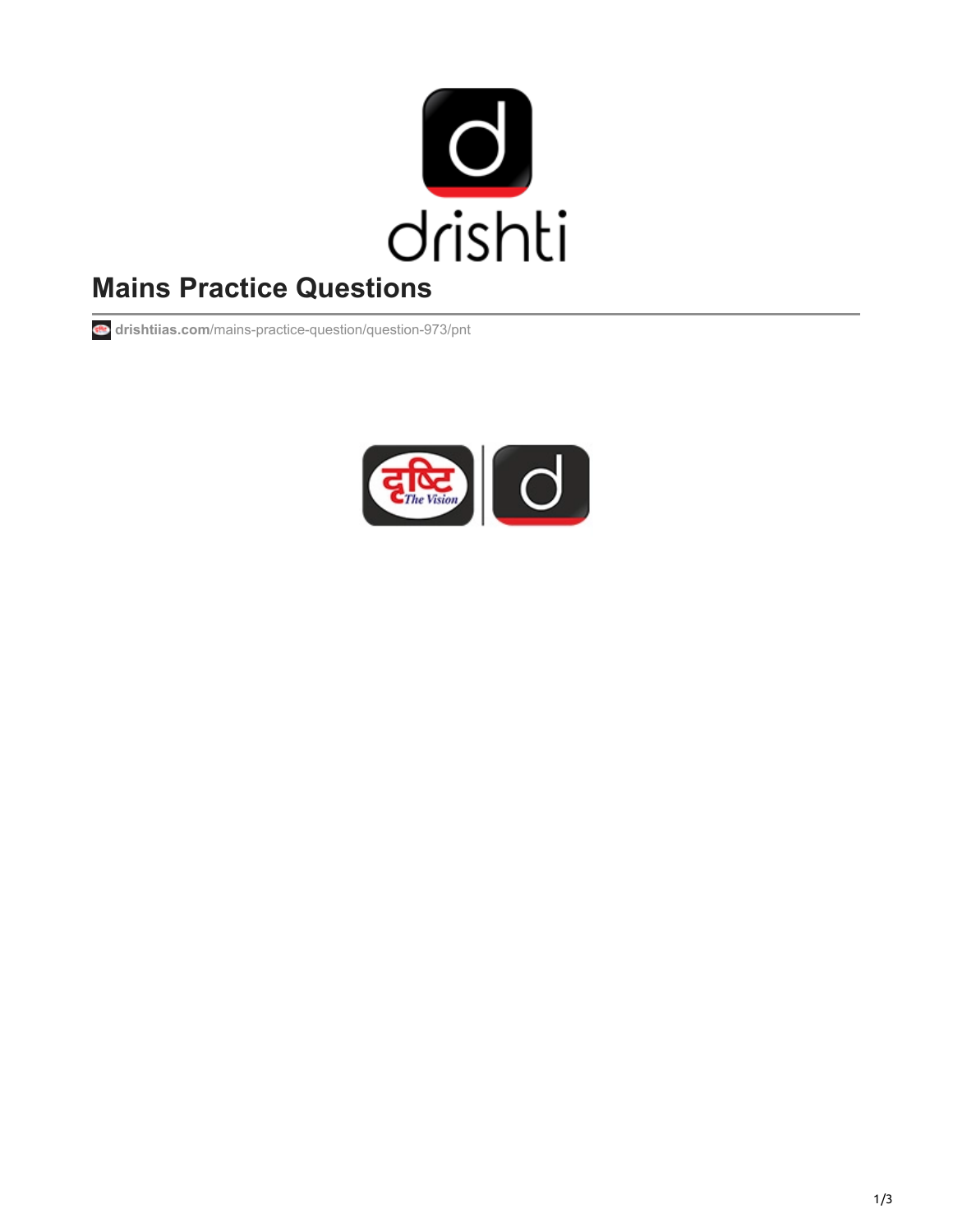**Q.** 'People must not be turned back to countries where they would face persecution or severe human rights violations.' Discuss the statement in terms of ethics of refugees. (150 Words)

12 Aug, 2021 GS Paper 4 Theoretical Questions

## **Approach**

- Start with writing in very brief about the refugee crisis in the recent years.
- Discuss the ethics of refugees and how they should be treated.
- Conclude suitably.

#### **Introduction**

World is witnessing the largest and most rapid escalation ever in the number of people being forced from their homes. Millions of people are fleeing conflict in Syria, Iraq, Afghanistan and Ukraine, as well as persecution in areas of Southeast Asia and Sub-Saharan Africa, creating the highest level of displacement since World War II.

Their settlement in the destination country causes a feeling of hatred among the locals and political leaders are driven by the sentiments of local people and deny refugees the basic human rights.

# **Body**

#### **Significance of Refugee Ethics**

- Refugee ethics offers insights into **how nations and other entities treat other refugees** and migrants from other countries.
- **Human Rights:** Refugee ethics ensure that the migrants and refugees get the basic human rights. No boundary or political system of the world can take away those rights.

Showing Compassion and having empathy for the refugees is what political leaders as well as the local population need.

- **No Discrimination:** The refugee ethics promote no discriminaiton of the poor refugees in the alien country. They should be treated with dignity.
- **Collective Solution:** It promotes cooperation and discussion among affected countries to reach out to a solution. It needs strong leadership and dedication to achieve public good.
- **Increase Tolerance:** Refugee ethics promotes tolerance and Compassion towards the weaker-sections in the country of origin of migrants.

#### **The measures need to be taken**

- **Provision of Basic Human Needs:** There is a need to ensure a safe haven for all refugees and also ensure that they have access to basic needs i.e. food, clothing, shelter and also medical aid.
- **Collective Action:** Continued financial support to refugees and countries from the multinational organisation in resettlement and rehabilitation of the refugees.